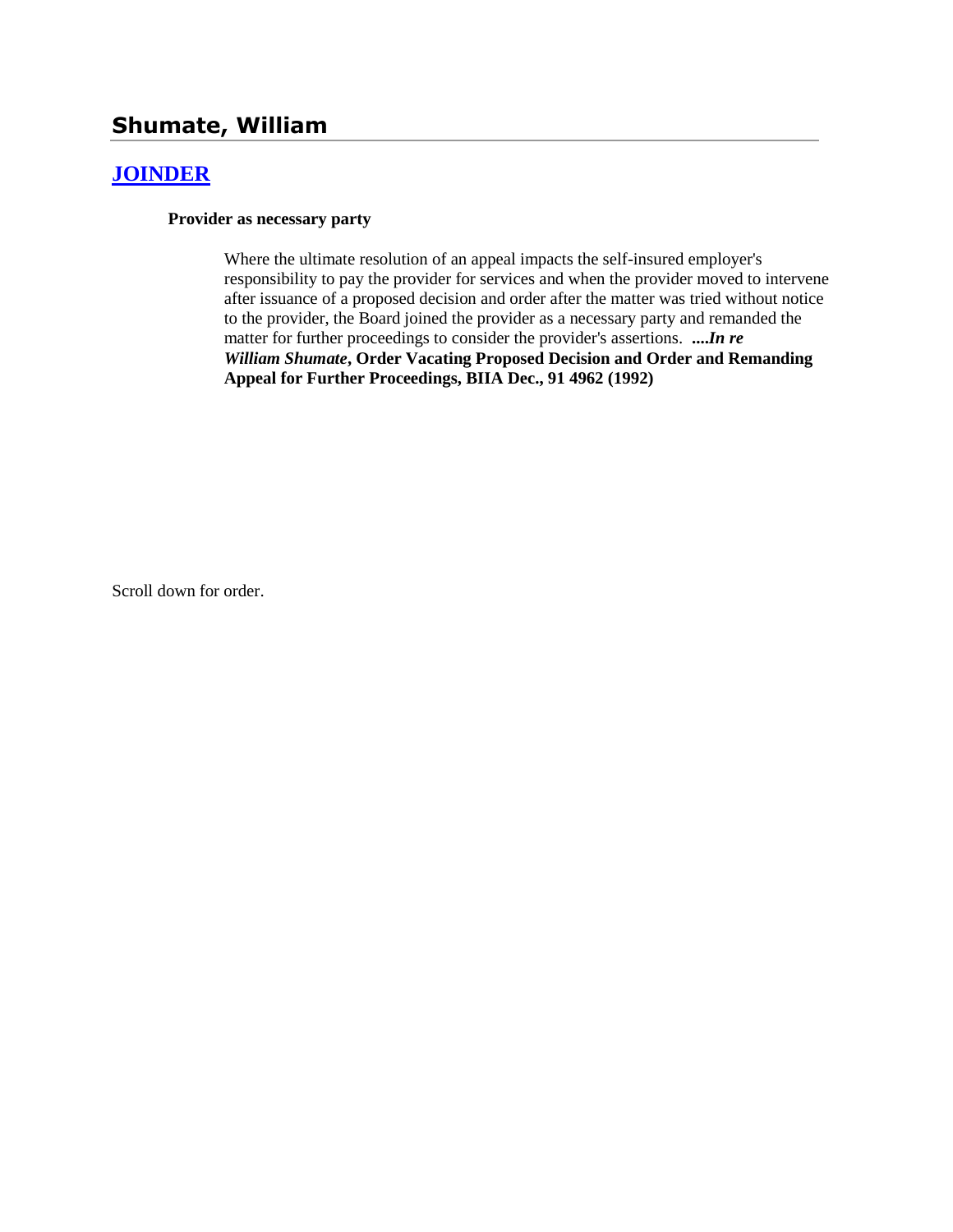#### **BEFORE THE BOARD OF INDUSTRIAL INSURANCE APPEALS STATE OF WASHINGTON**

**IN RE: WILLIAM E. SHUMATE ) DOCKET NO. 91 4962**

#### **ORDER VACATING PROPOSED DECISION AND ORDER AND REMANDING APPEAL FOR FURTHER PROCEEDINGS**

## **CLAIM NO. S-786966**

APPEARANCES:

Claimant, William E. Shumate, by H. Frank Stubbs, Inc., P.S., per William L. Shaffer, Attorney

Employer, Weyerhaeuser Company, by Hall & Keehn, per Linda Bauer, Paralegal, and Janet L. Smith and Thomas G. Hall, Attorneys

**)**

**) ) )**

Provider, Mark Van Hemert, D.C., by Rodney Carrier, Attorney

Department of Labor and Industries, by The Office of the Attorney General, per Anne C. Peckman and Michael Davis-Hall, Assistants

This is an appeal filed by the self-insured employer, the Weyerhaeuser Company, on September 23, 1991 from an order of the Department of Labor and Industries dated September 12, 1991. The order affirmed an earlier order dated July 23, 1991 which required the self-insured employer to pay Dr. Mark Van Hemert's billing for treatment rendered to the claimant for the industrial injury of December 12, 1985, because the treatment was "rendered in good faith" pending final resolution of previous litigation regarding the claimant's entitlement to industrial insurance benefits. **REMANDED FOR FURTHER PROCEEDINGS**.

## **DECISION**

Pursuant to RCW 51.52.104 and RCW 51.52.106, this matter is before the Board for review and decision on a timely Petition for Review filed on behalf of the provider, Dr. Mark Van Hemert, on August 28, 1992 to a Proposed Decision and Order entered on August 4, 1992 and mailed on August 12, 1992, in which the order of the Department dated September 12, 1991 was reversed and the matter remanded to the Department with directions to issue an order requiring the self-insured employer to pay Dr. Mark Van Hemert's billings for treatment rendered to the claimant for the period from January 11, 1986 through March 10, 1986 in the amount of \$573.36.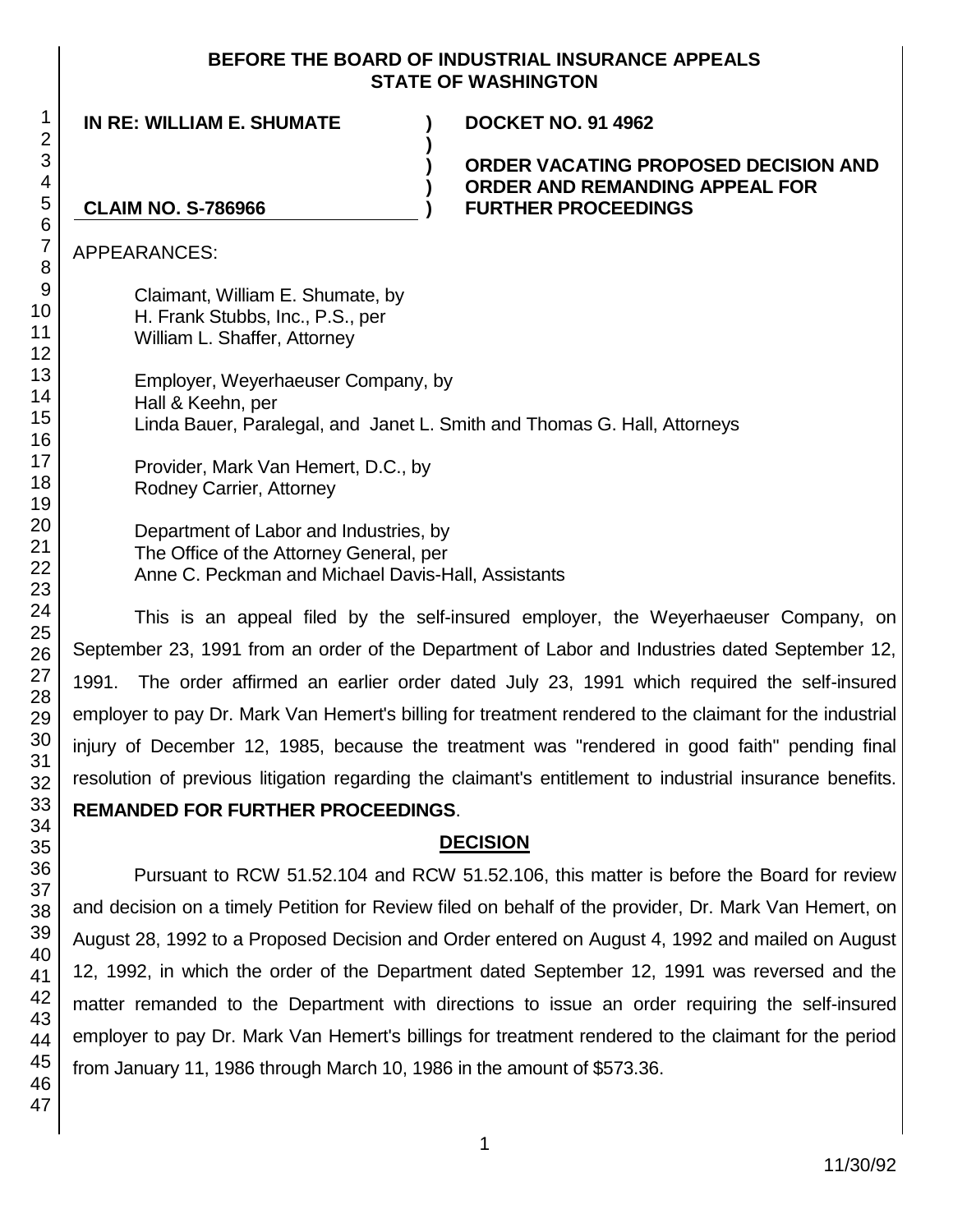Weyerhaeuser Company, by its appeal from the Department order dated September 12, 1991, raises the issue of the correctness of Dr. Mark Van Hemert's bills for chiropractic treatment rendered to William E. Shumate for conditions caused by the industrial injury of December 12, 1985. The Department order directs Weyerhaeuser Company to pay Dr. Van Hemert's entire billing for treatment rendered. Weyerhaeuser contends that only a small portion of Dr. Van Hemert's bill is its responsibility.

On June 25, 1992, at a hearing in Tacoma, the claimant, William E. Shumate, Weyerhaeuser Company, and the Department of Labor and Industries, through their respective representatives, stipulated facts into the record and agreed that our industrial appeals judge could issue a Proposed Decision and Order based upon those facts. The stipulated facts placed in the record at the June 25, 1992 hearing established the Board's jurisdiction to consider the self-insured employer's appeal, and also determined that only part of the treatment provided by Dr. Van Hemert for Mr. Shumate's industrial injury of December 12, 1985, i.e., treatment provided between January 11, 1986 and March 10, 1986, was proper and necessary for the conditions related to that injury, and that the rest of such treatment, i.e., that provided between March 11, 1986 and November 11, 1988, was not proper and necessary for such conditions. Based upon the stipulated facts, our industrial appeals judge issued the Proposed Decision and Order which is the subject of Dr. Van Hemert's "Motion to Intervene and Petition for Review".

If our consideration is limited to the facts stipulated by the parties present at the June 25, 1992 hearing, the Proposed Decision and Order contains an appropriate resolution of the issues presented by this appeal. We, however, cannot limit our consideration solely to those stipulated facts, as it is apparent that Dr. Van Hemert is a necessary party to this proceeding. As a party, he did not have notice of the June 25th hearing and was not afforded an opportunity to participate. Review of the contents of our file reveals that the first document sent by this agency to Dr. Van Hemert or his representative was a letter dated September 1, 1992 from the Board's Executive Secretary, in response to his "Motion to Intervene and Petition for Review". Prior to the September 1, 1992 letter, none of our notices, orders, or other correspondence regarding this appeal were communicated to Dr. Van Hemert or his representative. Dr. Van Hemert cannot be considered to be bound by an agreement that occurred during a proceeding and affected his rights, when he had not received notice of that proceeding, as required by our rules. WAC 263-12-100. In light of the fact that Dr. Van Hemert was not provided with the necessary notice of the hearing, we are compelled to recognize his right to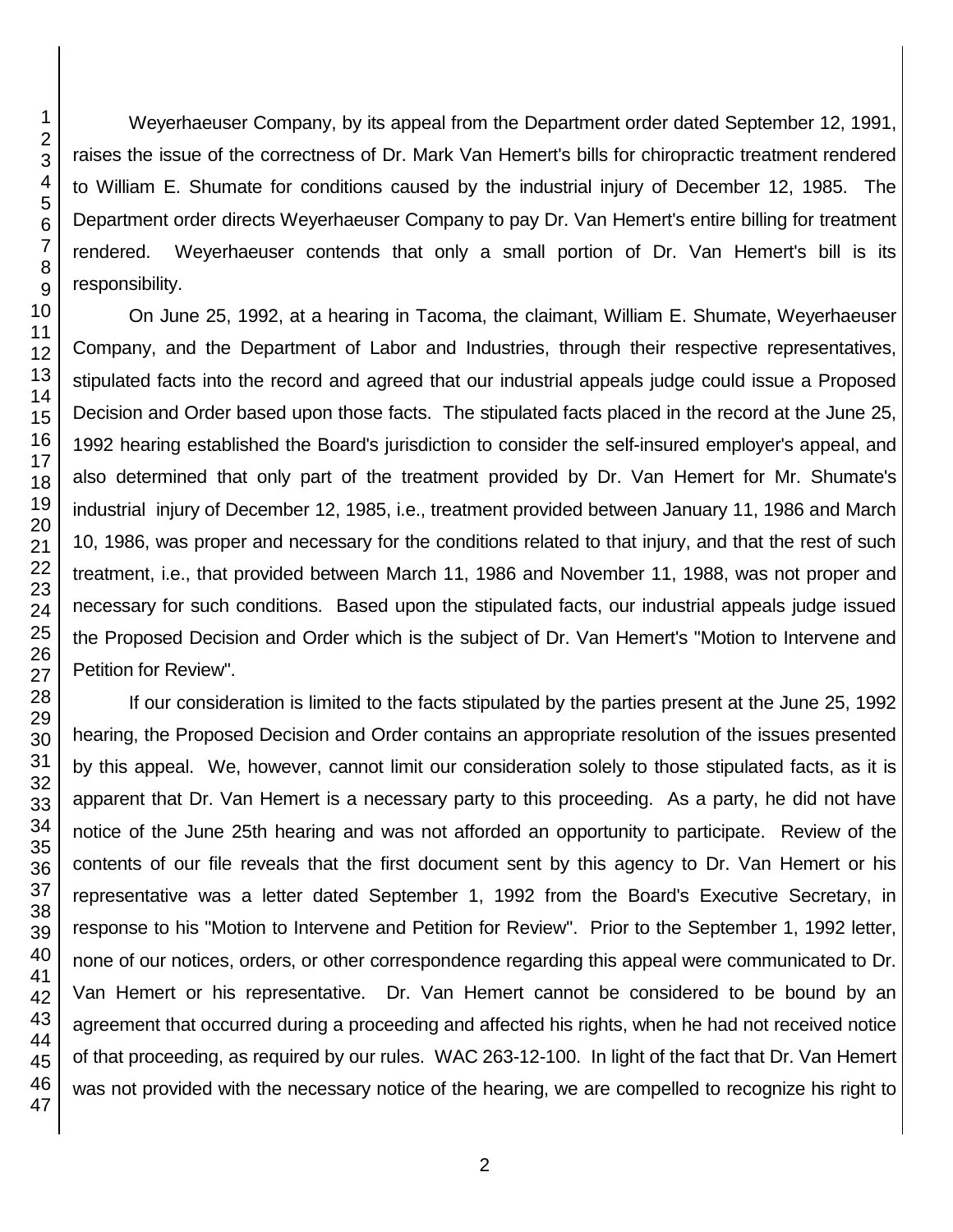l

contest, through a Petition for Review to this Board, any Proposed Decision and Order resulting in a reduction of the amount he may be entitled to as a result of his medical services under this claim. If we were to make final disposition based solely on the stipulated facts (thereby inviting Superior Court review), we would be abandoning our duty to reduce litigation and to fully and fairly resolve the only issue raised by this appeal, i.e., the extent to which Dr. Van Hemert is entitled to payment for his treatment services rendered to Mr. Shumate.

A further important reason exists for remanding this matter to provide Dr. Van Hemert an opportunity to participate herein regarding the payment of his billings. After reviewing the Board and Department files in this matter in order to determine our jurisdiction, it is clear that the Department has failed to communicate its orders regarding payment of his billings to Dr. Van Hemert. On both the September 12, 1991 Department order which is the subject of this appeal, and the July 23, 1991 Department order which it affirmed, Dr. Edward P. Hoffman is named as the attending physician or provider to whom the orders were sent. Review of the Department's file contained in the microfiche, which was done solely for jurisdictional purposes, reveals no communications between the Department and Dr. Van Hemert other than correspondence of an informational nature mailed prior to the issuance of the Department order dated July 23, 1991. It appears that the September 12, 1991 Department order was never communicated to Dr. Van Hemert and he may still be in a position to file a timely notice of appeal from that order.<sup>1</sup>

In order to avoid piecemeal litigation, Dr. Van Hemert must be joined as a necessary party to this proceeding. Joinder of the health care provider, where the only issue involved is payment of his billings for treatment previously provided, must occur under the provisions of CR 19(a) and WAC 263- 12-045(2)(h). This would help avoid the type of problem addressed in our decision in In re Gloria R. Flores, Dckt. No. 89 5052 (March 25, 1991) and discussed by the Supreme Court in Georgia Pacific v. Dep't of Labor & Indus., 47 Wn.2d 893 (1955). It follows that in order to resolve the issue presented by this appeal in a rational manner, all of the necessary parties must be joined so that the ultimate disposition will be final as to all those affected.

We hereby direct that Dr. Mark Van Hemert, the affected health care provider, be joined as a necessary party to this appeal. Further proceedings will hereafter be scheduled and conducted,

<sup>&</sup>lt;sup>1</sup>As the document filed by Dr. Van Hemert was designated as a "Motion to Intervene and Petition for Review, it has also been docketed as a notice of appeal from the September 12, 1991 order and has been granted subject to proof of timeliness. While Dr. Van Hemert's appeal could be handled separately from the self-insured employer's, it makes no sense to handle it in this fashion and will be considered in connection with this appeal on remand.